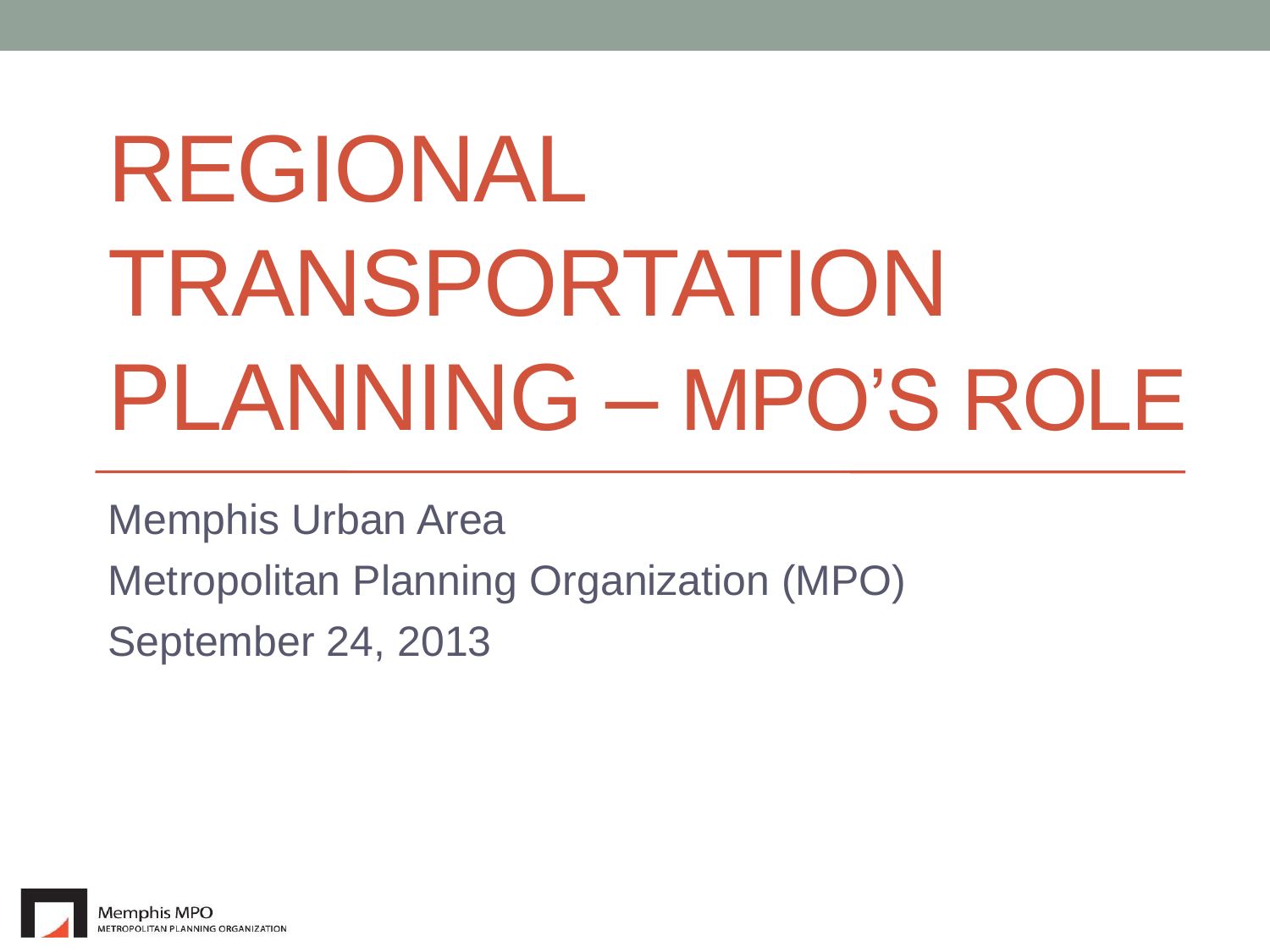# What is the Memphis MPO?

#### Shelby County, TN

■ Entire county

#### DeSoto County, MS

■ Northern 10 miles

#### Fayette County, TN

▫ Western 4 miles

**\*** Federal Law requires a regional outlook for transportation planning. As such, planning needs have to reflect the region's shared vision for its future.

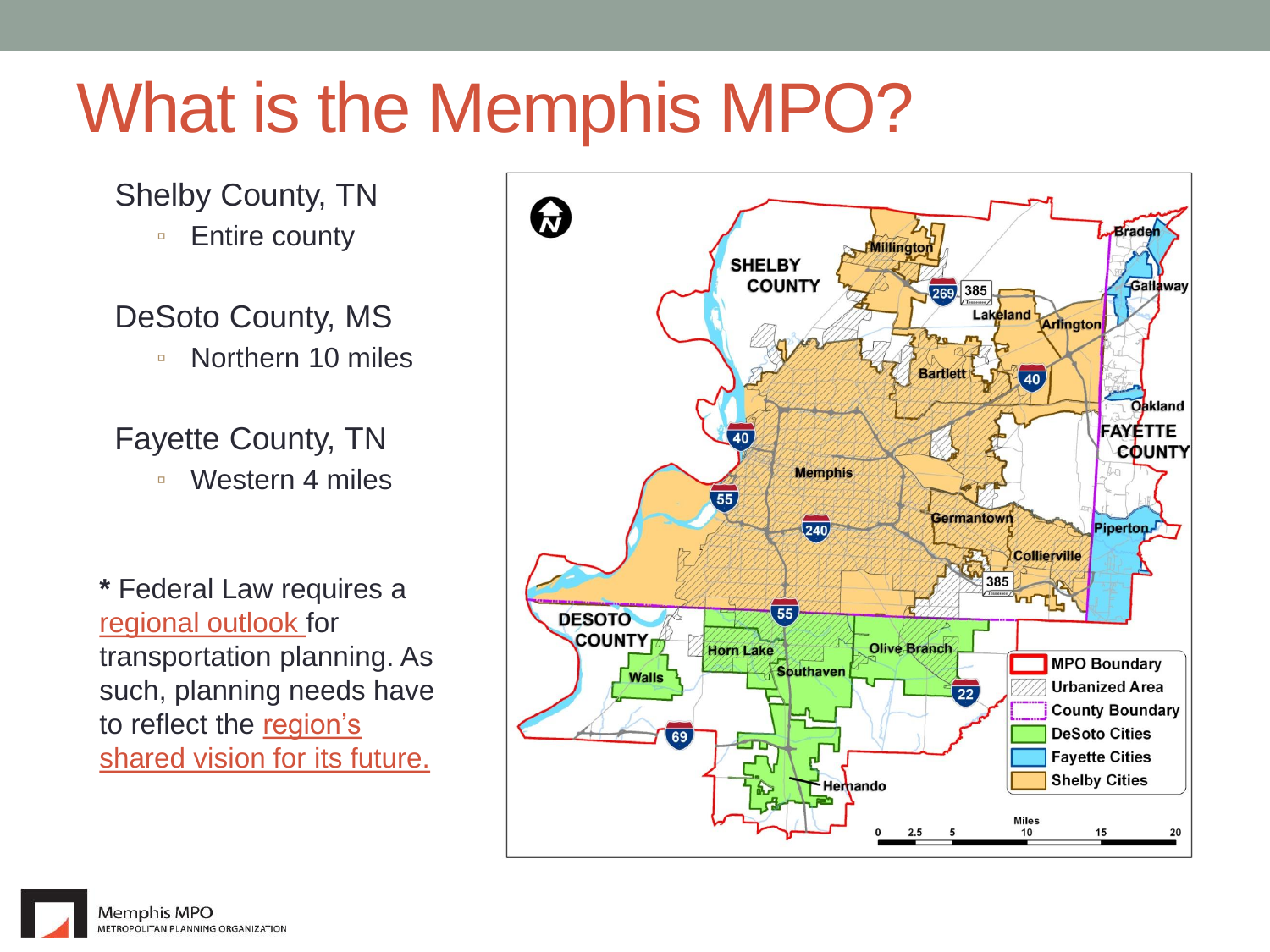### The Role of the MPO

**Federal Funding for Transportation: MAP-21**



**Funding Allocated to Each State**

**TN, MS**



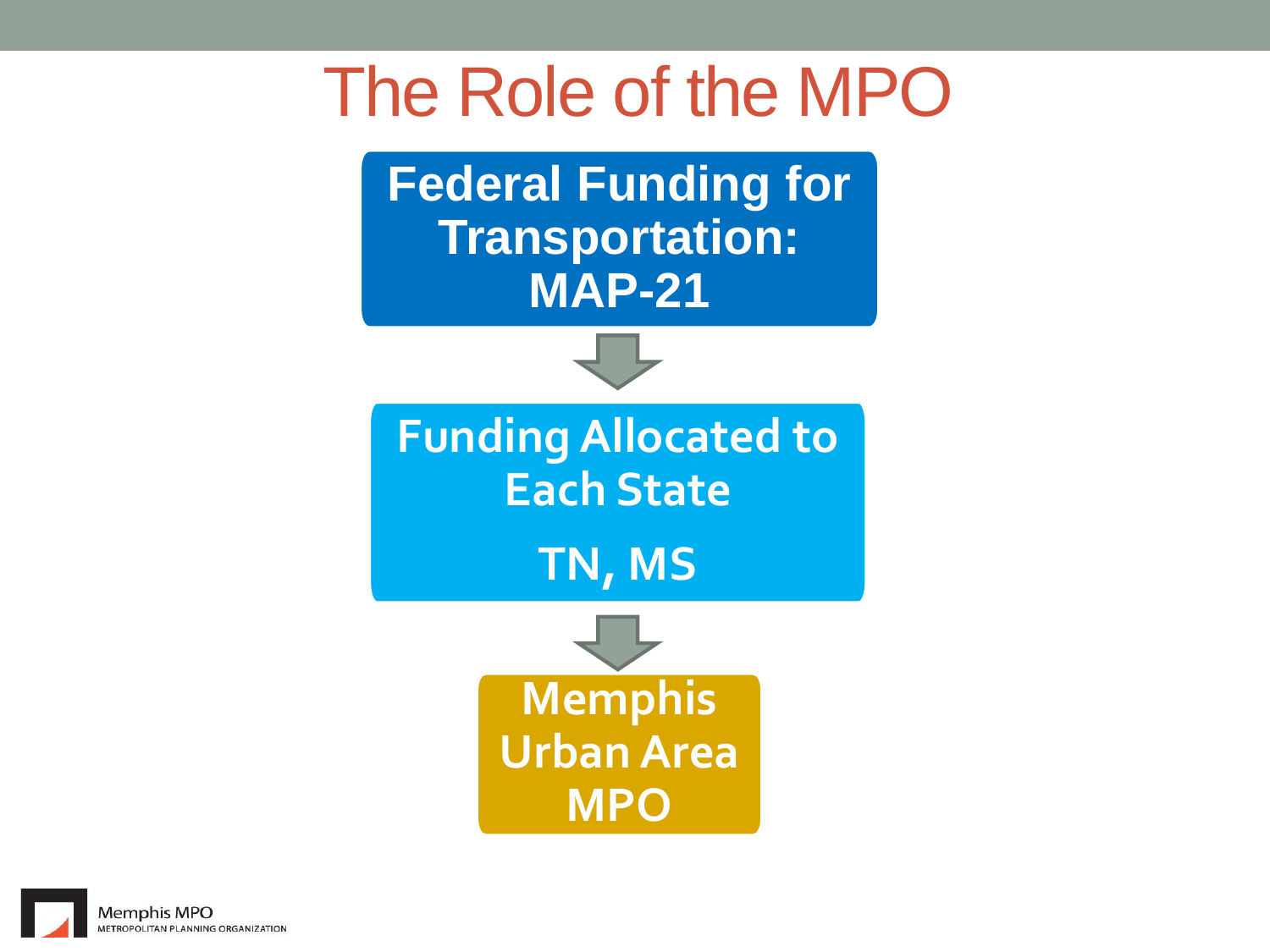# MPO Planning

Long Range Transportation Plan (LRTP)– 20 Years

Automobile, Transit, Bicycle, Pedestrian, Freight, Rail, Airport, Port



**Transportation Improvement Program (TIP) Every 4 Years**



\*Note: freight facilities are generally privately managed and operated, but their impact on local roads and highways requires investments from state and local jurisdictions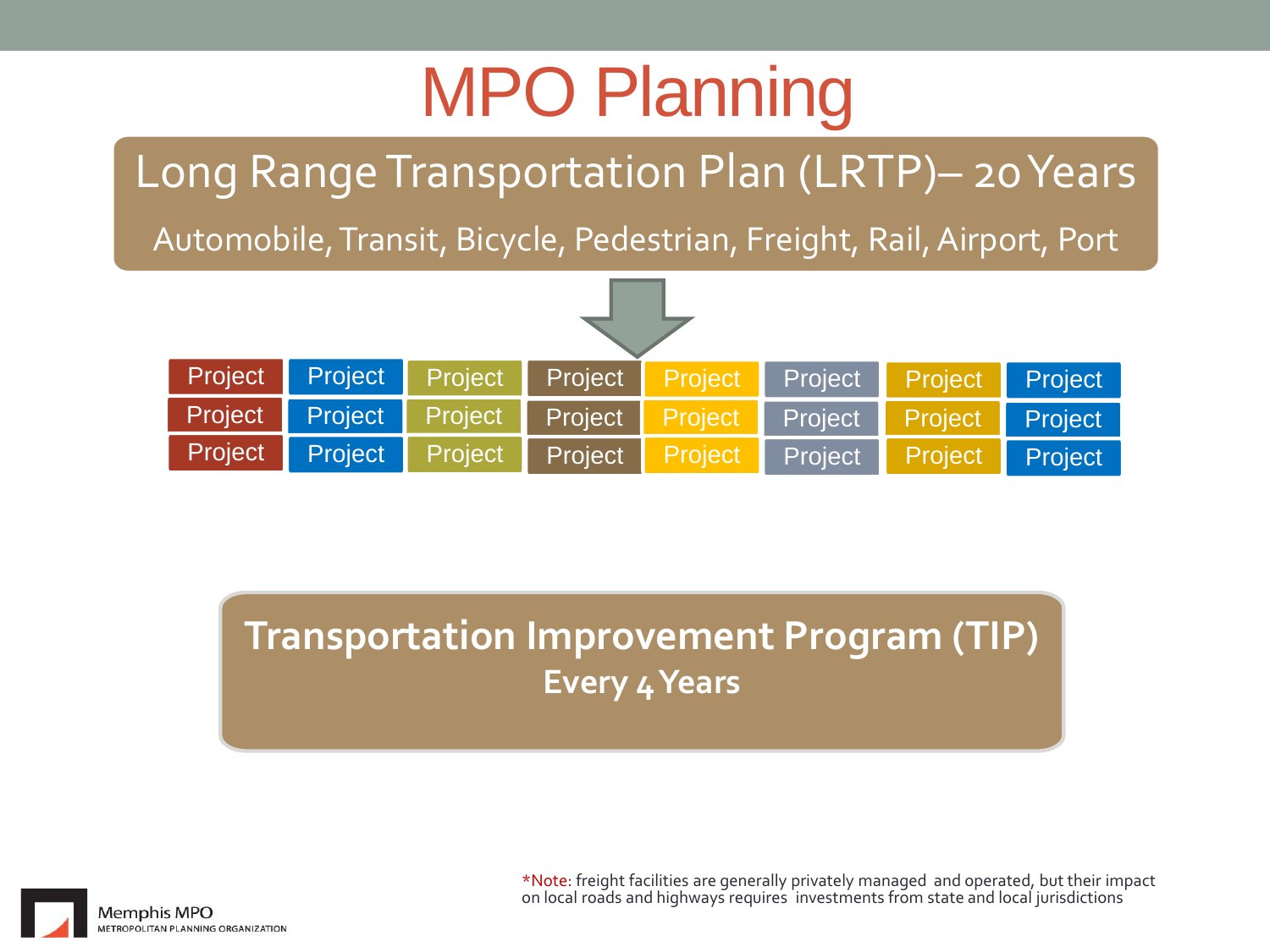### How Does MPO Address Freight Planning?

- Freight Advisory Committee (FAC)
	- Public Private Participation **Chair** Mayor Mark Luttrell, Shelby County and **Vice Chair** Mr. Don Colvin, FedEx
		- **Private Sector:** Rail, Truck, Logistics, Real Estate, Intermodal
		- **Public Sector:** Airport, Port Authority, Economic Development, University of Memphis, Federal/State/Local Government (Tri State Region)

### • MPO Plans and Studies

- Identifying Regional Needs through stakeholder input
	- Over \$900 million in planned transportation investment over the next four years (Fiscal Years 2014-2017) i.e. 60 out of 146 projects with improvements to goods movement
	- For Example Third Bridge, Lamar Ave, Holmes Road, I-269

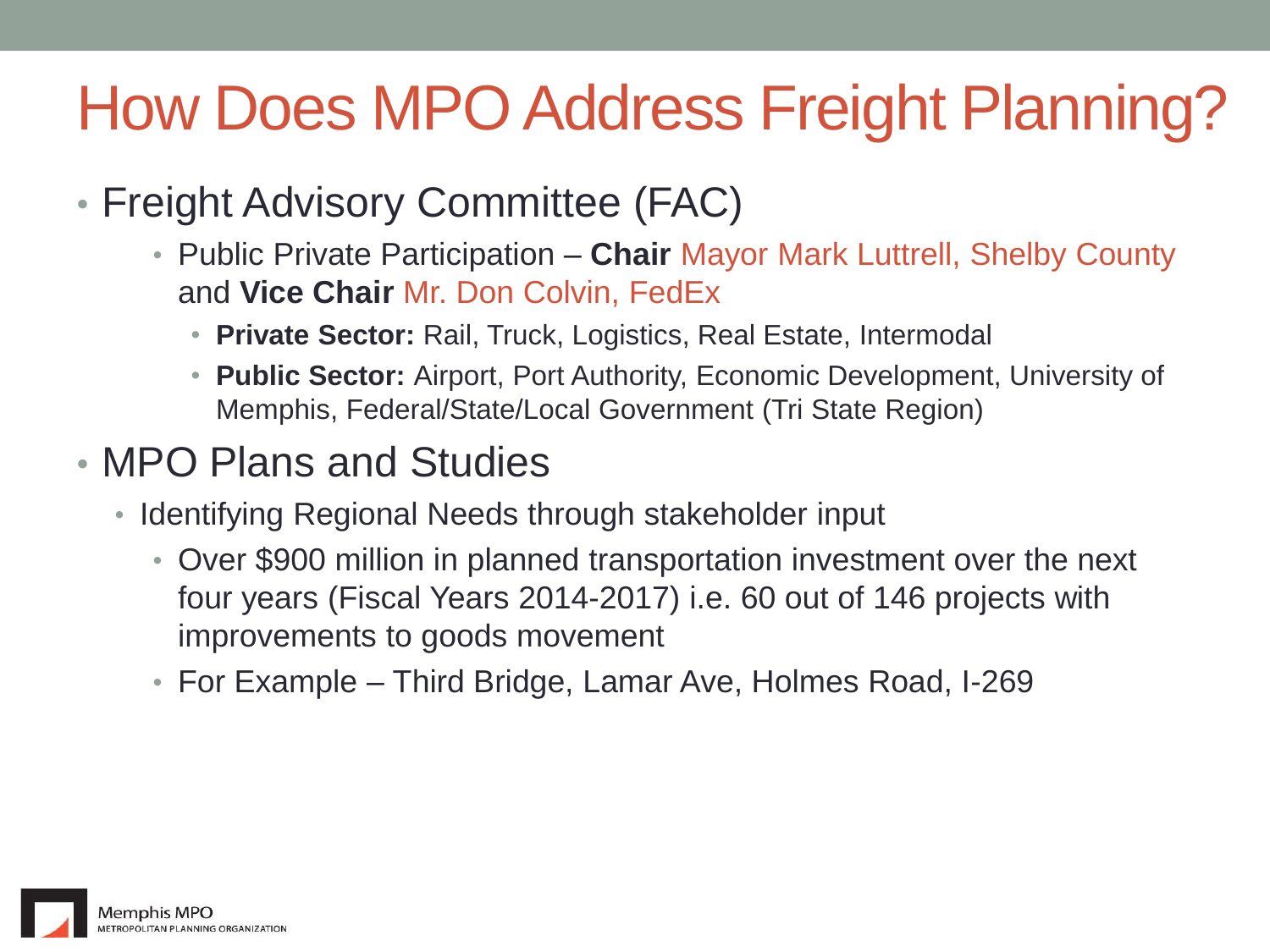# Next Steps

- Leveraging an increased federal focus on freight
	- Moving Ahead for Progress in the 21<sup>st</sup> Century (MAP-21)
		- National Freight Policy- increased infrastructure investment
		- National Freight Network- targeted corridors for investment
		- National Freight Strategic Plan- implement best practices for improving goods movement efficiency now and into the future
- Freight Stakeholder Survey identify critical issues
	- Regional Freight Profile inventory regional assets
	- Truck Route Master Plan define current and future corridors
	- Regional Freight Plan coordinate future investment with future needs
	- Incorporate Freight Plan into LRTP